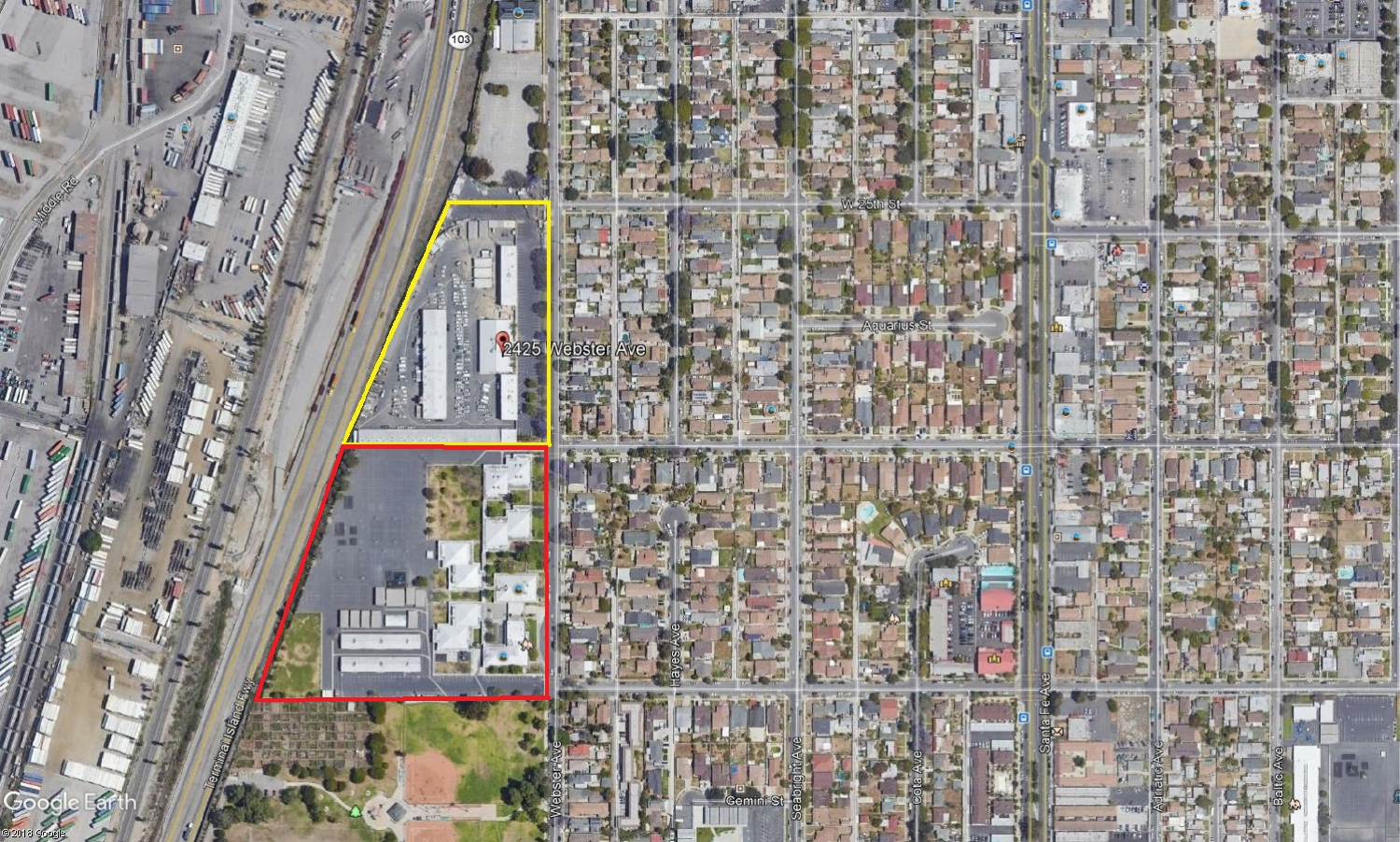## **[A portion of] 2425 Webster Ave Long Beach, CA 90810 Property Overview**

| <b>GENERAL INFORMATION</b>      |                                                       |  |  |  |
|---------------------------------|-------------------------------------------------------|--|--|--|
| <b>Address</b>                  | [A portion of] 2425 Webster Ave, Long Beach, CA 90810 |  |  |  |
|                                 |                                                       |  |  |  |
| APN                             |                                                       |  |  |  |
|                                 | 7402-008-906                                          |  |  |  |
| <b>Year Built</b>               |                                                       |  |  |  |
|                                 |                                                       |  |  |  |
| <b>PROPERTY FEATURES</b>        |                                                       |  |  |  |
| <b>Type of Building</b>         | Institutional                                         |  |  |  |
|                                 |                                                       |  |  |  |
|                                 |                                                       |  |  |  |
| <b>Use</b>                      | Building Services Department for the District         |  |  |  |
|                                 |                                                       |  |  |  |
| <b>Description of Buildings</b> |                                                       |  |  |  |
|                                 |                                                       |  |  |  |
| <b>Parking</b>                  | On-site parking                                       |  |  |  |
| Condition                       |                                                       |  |  |  |
| <b>LAND USE</b>                 |                                                       |  |  |  |
| <b>Zoning</b>                   | I - Institutional                                     |  |  |  |
| <b>Surrounding Land Use</b>     | Educational/Residential                               |  |  |  |
| <b>Lot Size</b>                 | 16.967 acres/739.092 square feet                      |  |  |  |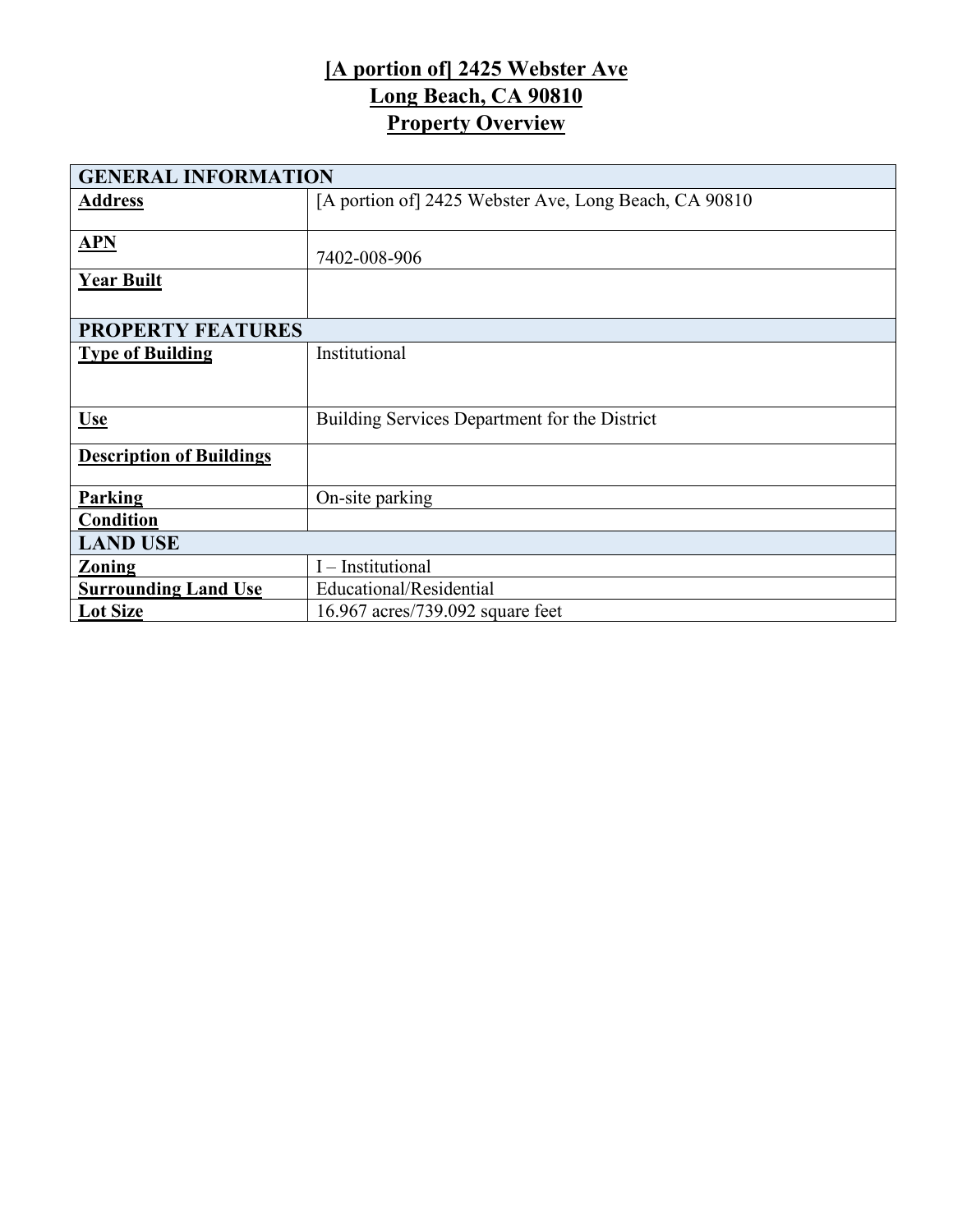

Property Address:

**, CA**

**Combined Report** , , CA 08/28/2019

All information contained herein is subject to the Limitation of Liability for Informational Report set forth on the last page hereof. ©2005-2019 First American Financial Corporation and/or its affiliates. All rights reserved.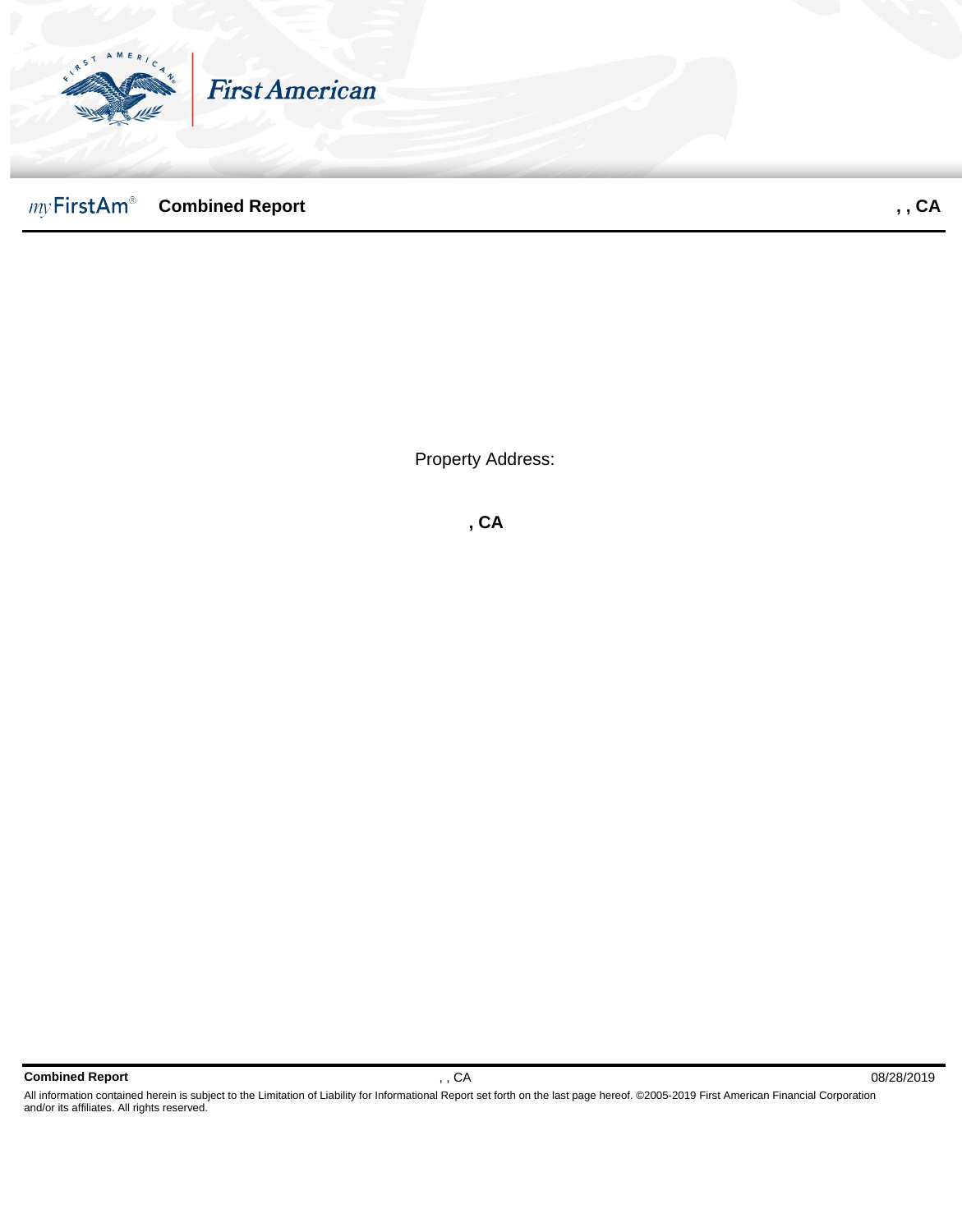

## $my$  First Am<sup>®</sup> Property Profile *ny* First Am® *, ,* **CA**

| <b>Property Information</b> |                                                                              |                                 |                                        |  |
|-----------------------------|------------------------------------------------------------------------------|---------------------------------|----------------------------------------|--|
| Owner(s):                   | Long Beach Unified School Dist                                               | <b>Mailing Address:</b>         | 2425 Webster Ave, Long Beach, CA 90810 |  |
| <b>Owner Phone:</b>         | Unknown                                                                      | <b>Property Address:</b> , , CA |                                        |  |
| <b>Vesting Type:</b>        | N/A                                                                          | Alt. APN:                       |                                        |  |
| County:                     | Los Angeles                                                                  | APN:                            | 7402-008-906                           |  |
| <b>Map Coord:</b>           |                                                                              | <b>Census Tract:</b>            |                                        |  |
| $Lot#$ :                    |                                                                              | Block:                          |                                        |  |
| Subdivision:                |                                                                              | Tract:                          |                                        |  |
| Legal:                      | Landdesc In Doc 2263122,991208 Por Of Mb 84-13-14, Mb 11-39 And Mr 4-406-407 |                                 |                                        |  |

| <b>Property Characteristics</b>                    |                                  |                                       |                         |  |
|----------------------------------------------------|----------------------------------|---------------------------------------|-------------------------|--|
| Use:                                               | <b>Federal Property</b>          | Year Built / Eff.:                    | <b>Sq. Ft.:</b>         |  |
| Zoning:                                            | LBI*                             | Lot Size Ac / Sq Ft: 16.9672 / 739092 | # of Units:             |  |
| Stories:                                           |                                  | Improvements:                         | Parking / #:            |  |
| Gross Area:                                        |                                  | <b>Garage Area:</b>                   | <b>Basement Area:</b>   |  |
|                                                    | <b>Sale and Loan Information</b> |                                       |                         |  |
|                                                    |                                  |                                       |                         |  |
|                                                    |                                  | *\$/Sq. Ft.:                          | 2nd Mtg.:               |  |
|                                                    |                                  | 1st Loan:                             | <b>Prior Sale Amt:</b>  |  |
| Sale / Rec Date:<br><b>Sale Price:</b><br>Doc No.: |                                  | Loan Type:                            | <b>Prior Sale Date:</b> |  |
| Doc Type:                                          |                                  | <b>Transfer Date:</b>                 | <b>Prior Doc No.:</b>   |  |

\*\$/Sq.Ft. is a calculation of Sale Price divided by Sq.Feet.

| <b>Tax Information</b> |                                  |  |  |  |
|------------------------|----------------------------------|--|--|--|
| Imp Value:             | <b>Exemption Type:</b>           |  |  |  |
| <b>Land Value:</b>     | <b>Tax Year / Area:</b> / 11-934 |  |  |  |
| <b>Total Value:</b>    | Tax Value:                       |  |  |  |
| <b>Total Tax Amt:</b>  | Improved:                        |  |  |  |